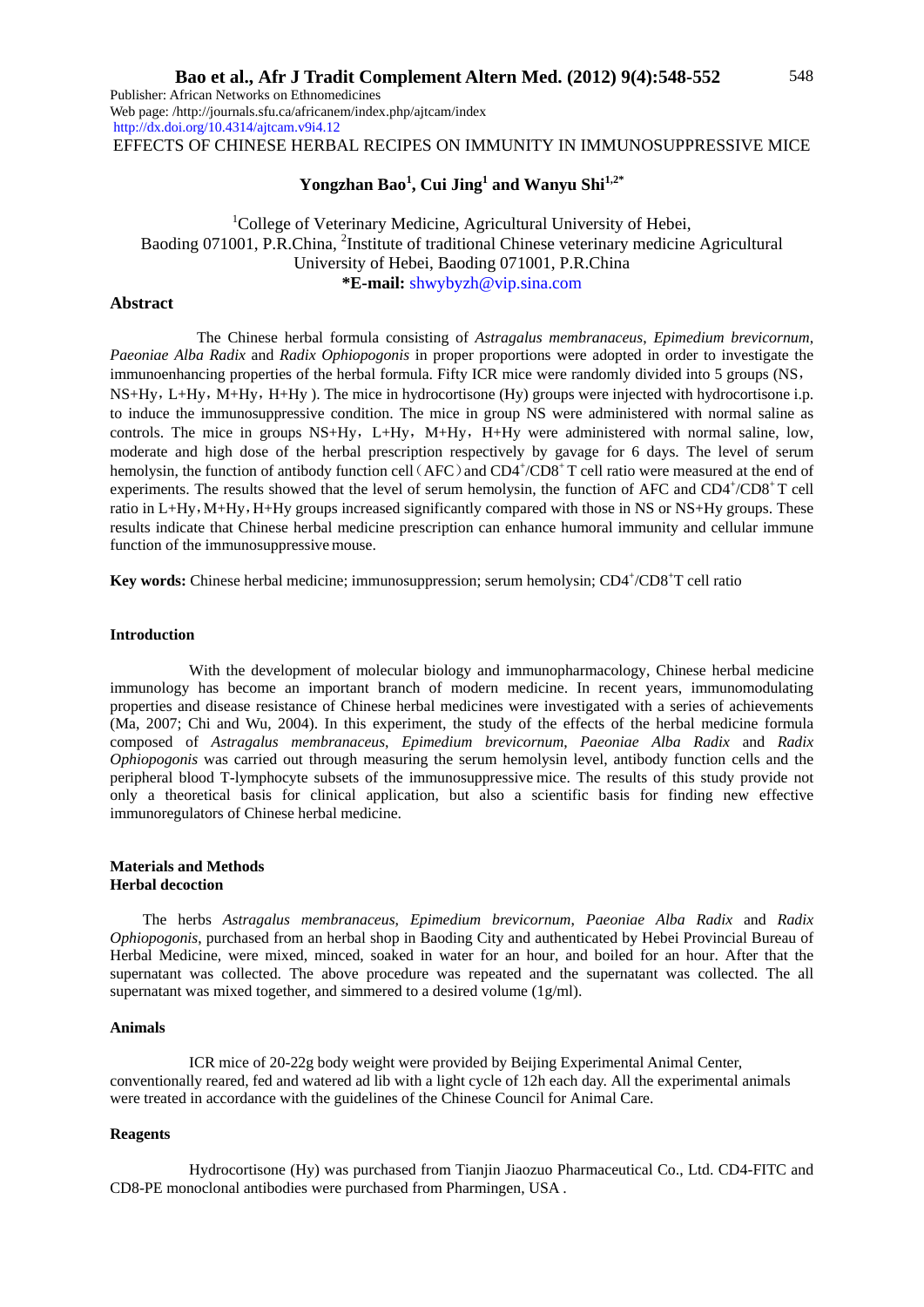# **Bao et al., Afr J Tradit Complement Altern Med. (2012) 9(4):548-552**

Publisher: African Networks on Ethnomedicines Web page: /http://journals.sfu.ca/africanem/index.php/ajtcam/index http://dx.doi.org/10.4314/ajtcam.v9i4.12

## **The influence on the level of serum hemolysin and the function of AFC in immunosuppressive mice: Experimental design and assignment**

 Fifty ICR mice were randomly divided into five groups, normal saline control group (NS), Hydrocortisone plus normal saline group (NS+Hy), Hydrocortisone plus low-dose herb group (L+Hy), Hydrocortisone plus middle-dose herb group (M+Hy), Hydrocortisone plus high-dose herb group (H+Hy). The immunosuppressive mice model was established by intraperitoneal injection (i.p.) of hydrocortisone (Shi et al,1996). All mice were administered with the herbal decoction by gavage for six days consecutively(Table 1). Each mouse in each group was given 20g/L sheep red blood cells (SRBC) 0.2mL by intraperitoneal injection 3 days post Chinese herbal recipe treatment. The level of serum hemolysin and the function of AFC were measured 6 days post Chinese herbal treatment.

| Table 1: Experimental design and assignment |  |
|---------------------------------------------|--|
|                                             |  |

|       | $-$         | $-$        |         |
|-------|-------------|------------|---------|
|       | Dosage (ml) | Sample (n) | Groups  |
| The   | 0.4ml       | 10         | NS      |
| level | 0.4ml       | 10         | $NS+Hy$ |
| of    | 0.2ml       | 10         | $L+Hy$  |
| seru  | 0.4ml       | 10         | $M+Hy$  |
| m     | 0.6ml       | 10         | $H+Hy$  |
| hem   |             |            |         |

## **olysin in mice**

 The blood samples from orbit of mice were collected and the sera were isolated. The level of serum hemolysin was measured according to the literature (Shan and Pu, 2005). The level of serum hemolysin was measured with hemolytic concentration (HC<sub>50</sub>), HC<sub>50</sub>=sample absorption /bbsorption at HC<sub>50</sub> of SRBC  $\times$  diluted time.

### **The function of AFC in spleen**

 At the end of the experiment, the mice were sacrificed and the spleen were carefully sheared and resuspended into  $2.0 \times 10^6$  cell/mL solutions. Then splenocyte suspension,  $2g/L$  SRBC and 10% complement were added at 1:1:1 ratio to measure the level of antibody function cell (AFC). The reaction mix was then shaken thoroughly, incubated at 37°C for 1 hour, centrifuged at 3000 r/min for 10 minutes. Then the supernatant was collected and the OD value measured at 413 nm. The splenocyte suspension was replaced by normal saline as blank.

## **The influence of CD4+ /CD8+ T cell ratio in peripheral blood**

 Experimental design and assignment were described in section 2.4.1. Each mouse was given Chinese herbal medicine once a day for 6 successive days. Twenty-four hours after the last administration, 0.1ml blood was collected from orbit of mice, anticoagulated with 50U/mL heparin and used to measure the ratio of T-lymphocyte subsets  $(CD4^{+}/CD8^{+})$ .  $CD4^{+}/CD8^{+}T$  cell ratio was measured by Flow cytometry as descripted by Liblau et al (1995)*.*

### **Data analysis**

 The data were taken as mean and standard deviation, and analyzed with SPSS11.0. The data were assessed by Student's *t*-test.

#### **Results**

### **The level of serum hemolysin in immunosuppressive mice**

 The level of serum hemolysin was significantly decreased in the Hy group as compared to saline group. The levels of serum hemolysin in all of the three Chinese herbal groups were significantly higher than that of NS+Hy. Especially, the level of serum hemolysin in the high dose herbal group was significantly higher compared with that in  $NS+Hy$  group  $(P<0.01)$  (See Table 2).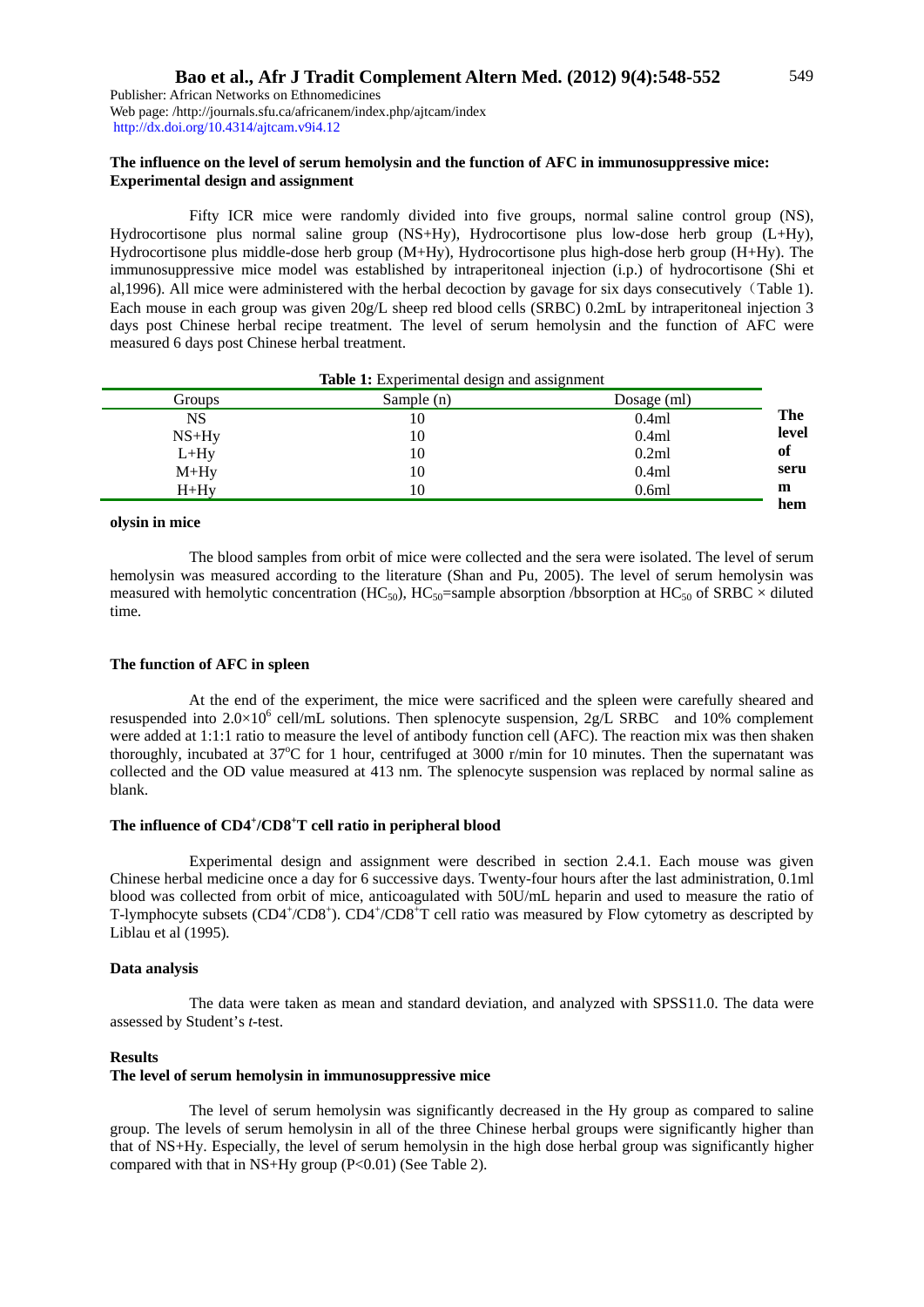## **Bao et al., Afr J Tradit Complement Altern Med. (2012) 9(4):548-552**

Publisher: African Networks on Ethnomedicines Web page: /http://journals.sfu.ca/africanem/index.php/ajtcam/index http://dx.doi.org/10.4314/ajtcam.v9i4.12 **Table 2:** Effects of Chinese herbal medicine on the level of serum hemolysin in immunosuppressive mice

| Groups  | Dosage(mL/mouse) | Sample (n) | $HC_{50}$            |  |  |
|---------|------------------|------------|----------------------|--|--|
| NS      | 0.4              | 10         | $18.13 \pm 5.40$     |  |  |
| $NS+Hy$ | 0.4              | 10         | $15.44 \pm 5.37$     |  |  |
| $L+Hy$  | 0.2              | 10         | $20.35 \pm 4.19*$    |  |  |
| $M+Hy$  | 0.4              | 10         | $23.05 \pm 5.59$ **a |  |  |
| $H+Hv$  | 0.6              |            | $25.08 \pm 6.54**$ A |  |  |

Note:Compared with NS+HY control group,\*\*(P<0.01);\* (P<0.05); compared with NS control group, A

(P<0.01), a (P<0.05)

#### **The function of AFC in immunosuppressive mice**

 The function of AFC was decreased significantly by Hy administration. The values of AFC in Chinese herbal groups were significantly higher than that of  $NS+Hy (P<0.05)$ . Especially, AFC in middle and high dose groups were significantly different compared with that of NS group (P<0.01) (See Table 3).

| Table 3: Effect of Chinese herbal medicine on the function of AFC in immunosuppressive mice |  |  |
|---------------------------------------------------------------------------------------------|--|--|
|---------------------------------------------------------------------------------------------|--|--|

| Groups  | Dosage(mL/mouse) | Sample (n) | $A_{413}$            |
|---------|------------------|------------|----------------------|
| NS      | 0.4              | 10         | $0.099 \pm 0.023$    |
| $NS+Hy$ | 0.4              | 10         | $0.069 \pm 0.030a$   |
| $L+Hy$  | 0.2              | 10         | $0.086 \pm 0.025$    |
| $M+Hy$  | 0.4              | 10         | $0.101 \pm 0.016**$  |
| $H+Hv$  | 9.6              | 10         | $0.106 \pm 0.026$ ** |

Note: Compared with NS+HY control group,\*\*(P<0.01);\* (P<0.05); compared with NS control group, A (P<0.01), a (P<0.05)

### **Changes of CD4+/CD8+ T cell ratio in immunosuppressive mice**

Hydrocortisone decreased the ratio of peripheral blood T-lymphocyte subsets (CD4+/CD8+) significantly. The percentages of CD4<sup>+</sup> T-cells in Chinese herbal groups were significantly higher than those of NS+Hy (P<0.05). However, there was no significant difference between the percentages of CD8<sup>+</sup> T-cells in Chinese herbal group and NS+Hy group (P>0.05). In addition, the ratios of  $CD4^{\dagger}/CD8^{\dagger}$  in the low, middle and high dose groups were significantly higher than those in Hy+NS (P<0.01). However, no significantly difference was observed between the herbal and NS groups (P $>0.05$ ) (See Table 4).

| <b>Table 4:</b> Effect of Chinese herbal medicine on CD4+/CD8+ T cell ratio in immunosuppressive mice |  |
|-------------------------------------------------------------------------------------------------------|--|
|                                                                                                       |  |

| Groups    | Dosage(mL/mouse) | Sample $(n)$ | $CD4^+$         | $CD8^+$        | $CD4^{\dagger}/CD8^{\dagger}$ |
|-----------|------------------|--------------|-----------------|----------------|-------------------------------|
| <b>NS</b> | 0.4              | 10           | $34.79 + 9.25$  | $15.68 + 4.47$ | $2.29 \pm 0.56$               |
| $NS+Hy$   | 0.4              | 10           | $33.18 + 7.48$  | $18.24 + 3.78$ | $1.81 + 0.05a$                |
| $L+Hy$    | 0.2              | 10           | $41.03 + 7.38*$ | $15.81 + 1.87$ | $2.62 + 0.55**$               |
| $M+Hy$    | 0.4              | 10           | $38.55 + 6.46*$ | $16.05 + 3.12$ | $2.43 + 0.28**$               |
| $H+Hv$    | 0.6              | 10           | $41.60 + 5.56*$ | $16.98 + 2.96$ | $2.47 + 0.22**$               |

Note: Compared with NS+HY control group,\*\*(P<0.01);\* (P<0.05); compared with NS control group, A (P<0.01), a (P<0.05)

#### **Discussion**

 It is an important key problem to search for highly effective immunomodulators without side effects in the field of medical and biological research (Zheng and Xu,2004; Phillips et al ,2006; Dannull et al ,2005 ). In this paper, the immune modulating effects of the Chinese herbal formula consisting of *Astragalus membranaceus, Epimedium brevicornum, Paeoniae Alba Radix* and *Radix Ophiopogonis* were studied. The herbal formula contains active components of polysaccharide, saponin, flavonoids and other active ingredients which have been shown to activate immune system and immunocytes. The Chinese herbal recipe was formulated on the base of modern theories of Veterinary Medicine and Science compatibility, by administrating different doses of the recipes to observe the effect of immunologic enhancement in ICR mice.

Under synergies of Macrophage and T-lymphocytes, activated B-cells proliferate and differentiate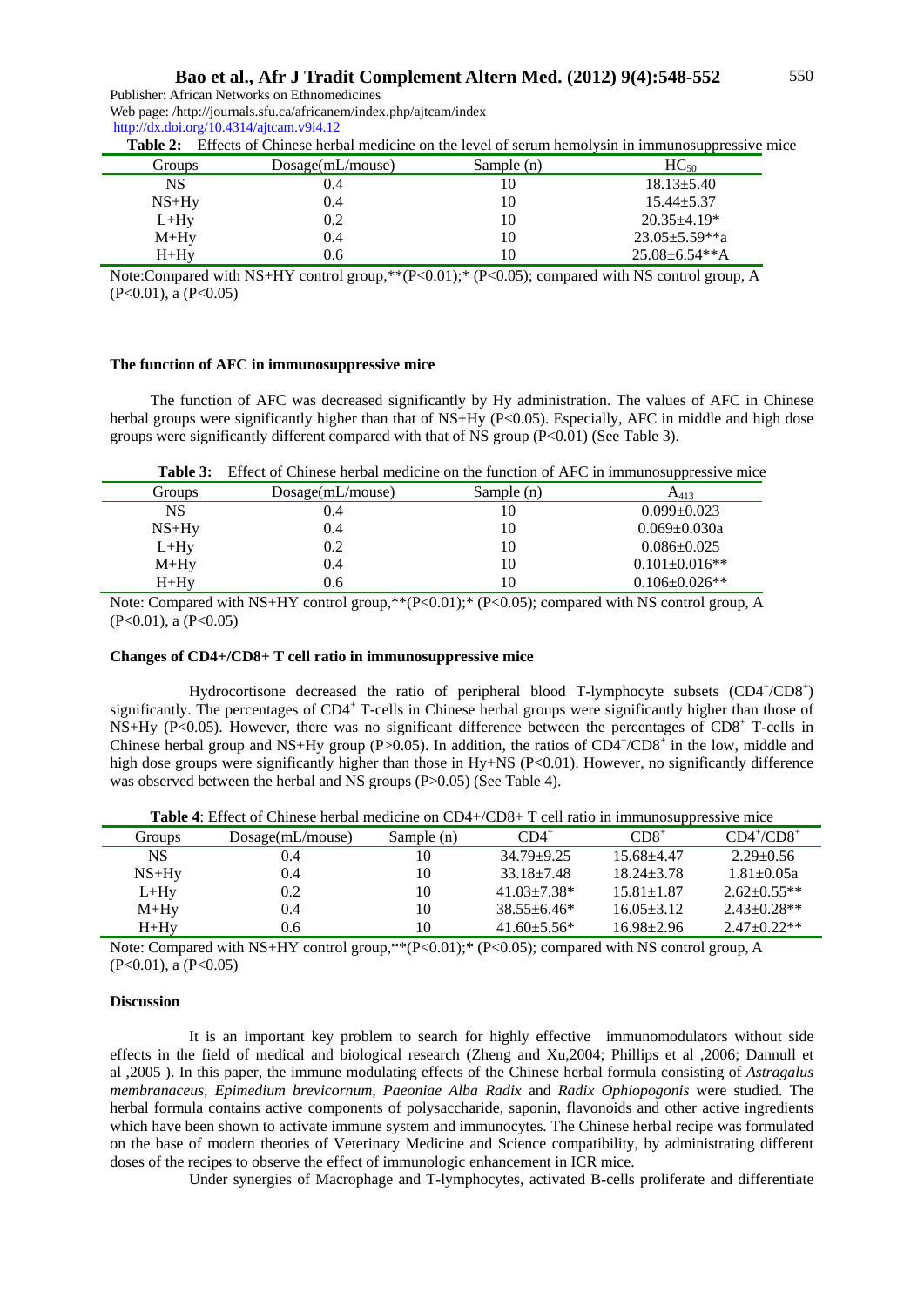# **Bao et al., Afr J Tradit Complement Altern Med. (2012) 9(4):548-552**

Publisher: African Networks on Ethnomedicines

Web page: /http://journals.sfu.ca/africanem/index.php/ajtcam/index http://dx.doi.org/10.4314/ajtcam.v9i4.12

into plasma cells when exposed to antigen stimulation synthesis. These plasma cells excrete into blood or tissue fluid, therefore activating the humoral immune reaction. In the humoral immune effect stage, antigen recognition is mediated by binding the secretion of antibodies and antigens (Xue, 1995; Yang, 2002). Hemolytic plaque test (PFC) is the way of checking and counting IgG, IgM antibody forming cells (AFC). Splenocyte suspension, SRBC and serum from Guinea pigs were reacted in liquid phase medium, OHS (quantify hemolysis spectrophotometric analysis) was a commonly used method. Immune splenocytes, sheep red blood cells (SRBC) and complement were reacted in a liquid medium to observe the release of hemoglobin content and then extrapolated the amount of antibody secretion of AFC. This paper demonstrated that the middle and high-dose groups could significantly countermine the lowering of AFC function by Hydrocortisone (Hy). It was shown that the humoral immunity function was related to the secretion of AFC in mice.

 SRBC antibody haemolysin was produced and released to peripheral blood by injecting SRBC into mice. Then the content of haemolysin was observed by measuring the value of HC50. From the above experimental data, we knew low, middle and high dose groups could significantly enhance the level of serum hemolysin in immunosuppressive mice. The results reported by other researchers (Cao et al., 2003; Luo et al., 2005; Tang et al, 2005) showed that composition of *Astragalus* and *Epimedium* could enhance the level of antibody compared with that in control group (P>0.05). In addition, Epimedium polysaccharide and icariin could countermine mice spleen diminution and the reduction of antibody formation. Especially, the effect was better than when they were combined. The Chinese herbal medicine prescription was made up of Epimedium, Astragalus and so on. This demonstrated that the prescription had the function of enhancing humoral immunity.

T-lymphocytes could be classified into two subgroups, CD4<sup>+</sup> T-cells (Th) and CD8<sup>+</sup> T-cells (Ts/Tc), in accordance with distinct cluster of differentiation (CD) on the cell membrane. They could be further classified into Th1 and Th2, both of which play an important role in regulating the immune response. Ts could restrain B cells to produce immunoglobulin, and simultaneously restrain the reaction of T-lymphocyte to mixed lymphocytes. However, Th cells could maintain a normal immunological balance by assisting B cells to produce immunoglobulin. The dynamic balance of  $CD4^+$  and  $CD8^+$  is a significant component that reflected the state of cell-mediated immunity. The number of cells involved in cell-mediated immunity could be determined by measuring the numbers of T-lymphocytes, the CD4<sup>+</sup> and CD8<sup>+</sup> subsets and the ratio of CD4<sup>+</sup>/CD8<sup>+</sup>. Other studies have indicated that the emergence and development of gallbladder cancer was closely related to T-cell function. Especially, the ratio of CD4+/CD8+ could indicate the state and capacity of cell-mediated immunity. According to the above results we knew that the Chinese herbal medicine could enhance the ratio of CD4+/CD8+ and the level of cell immunity. This was in accordance with the report by Hong et al. (2005). In addition, some literatures (Song et al., 2005; Mao et al., 2006; Yang et al., 2002) reported that water-solubility of Astragalus and astragalus polysaccharides could enhance the level of lymphocyte, especially enhance the ratio of L3T4+/Lyt2+ immune hypofunction mice by Hydrocortisone (Hy). Other findings also confirmed this view point (Sheng and Hong, 2007; Lodon and Lanier,2005; Cormary et al., 2004 ).

 From the above results, we come to the conclusions that Chinese herbal recipes may be a good immunoenhancer, especially in immune suppression mice. It can promote T-lymphocytes proliferation, cause metabolism activation, enhance the function of cellular and humoral immunity, and defend immunization against traumatise and immunologic injury recovery.

### **Acknowledgement**

 This study was supported by the Ministry of Science and Technology of China (No. 2011BAD34B02)

### **References**

- 1.Cao J, Zhou H, Lu X(2003). The Effects of Florfenicol and Chinese Herbal Ingredients Radix Astragali and Herba Epimedii on Humoral Immune Response in Chicks. Chin J. Anim. Vet. Sci. 34(4): 412-416.
- 2. Chi X, Wu D (2004). Talking about the Progress of Chinese herbal medicine immunostimulants. Fujian J. Anim Sci. Vet.Med. 26(4): 12-13.
- 3. Cormary C, Gonzalez R, Faye JC(2004). Induction of T-Cell antitumor immunity and protection against tumor growth by secretion of soluble human CD70 molecules. Cancer Gene Ther. 11(7): 497-507.
- 4.Dannull J, Su Z, Rizzieri D, Yang BK, Coleman D, Yancey D, Zhang A, Dahm P, Chao N, Gilboa E, Vieweg J (2005). Enhancement of vaccine–mediated ant tumor immunity in cancer patients after depletion of regulatory T cells. Clin. Invest.15(12): 3623-3633.